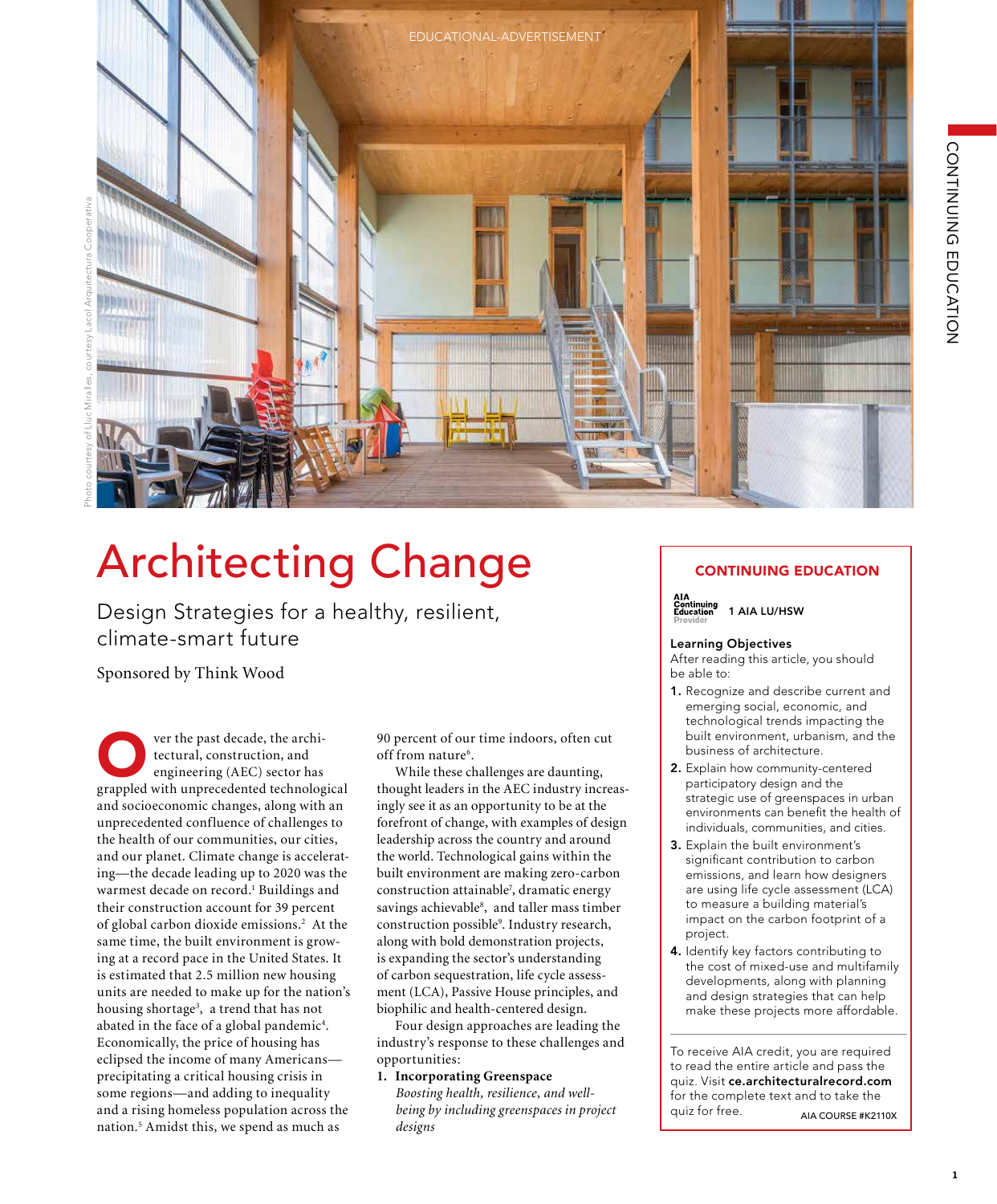**2. A Focus on Community Building and Placemaking**

 *Lessons and learnings of community centered, participatory design*

- **3. Lowering Building Carbon Footprints** *Redesigning the built environment to mitigate climate change*
- **4. Designing for Density and Affordability** *Boosting urban density and affordability through creative means*

In this course you'll learn from design teams who are embracing these strategies and delivering solutions that begin to address some of the most pressing global challenges of our times.

#### GREENSPACE: A NATURAL PRESCRIPTION FOR HEALTHIER CITIES

Take a Walk in the Woods and Call Me in the Morning

A healthy city is a green city; a healthy urban dweller, a park-goer. There is ever growing evidence<sup>10</sup> that local access to greenspace and green views positively impacts physical health, mental well-being, and the overall resilience of a city (defined as its capacity to survive, adapt, and grow in the face of adversity).<sup>11</sup>

Easy access to greenspace, urban parks, and nature has been linked to improved human health—everything from better immune function, mental health, and cognitive capacity to a reduction in type 2 diabetes and cardiovascular morbidity. Proximity to greenspace has been correlated with lower rates of psychiatric disorders.12 Beyond this, a city of well-connected, attractive greenspaces may be better equipped to bounce back from crises, natural disasters, and extreme weather events. These benefits extend to all population groups, particularly marginalized and low-income segments.

The science is still emerging<sup>13</sup> and more research is needed, but initial findings and anecdotal reports show promising results. A walk in the woods may be just what the doctor ordered.

#### Density Isn't the Problem;

Equitable Access to Greenspace Is Increasing equitable access to greenspace may be the biggest hurdle to countering crowding and creating more resilient cities. In the U.S. alone, 100 million people (28 million children included) do not have a neighborhood park within a 10-minute walk from home. The good news is that progress is being made. It's part of a concerted effort called the 10-Minute Walk, a nationwide movement championed by The Trust for Public Land, the National Recreation and Park Association, and the Urban Land Institute. The program is enlisting mayors across the nation to improve access to parks and greenspaces.

It Takes a Green Village: Weaving Greenspace and Nature into the Built Environment

Along with increasing equitable access to public parks and recreational amenities, urban designers and architects in cities across the country are increasingly looking for innovative ways to weave greenspace into the built environment.

Gardenhouse: Recreating a Hillside Village in an Urban Context Gardenhouse, a mixed-use, multifamily

Photo courtesy of ©2013 Darren Bradley, courtesy MAD



Gardenhouse

## BRINGING NATURE INSIDE WHEN YOU CAN'T GO OUTSIDE

Most people in North America spend approximately 90 percent of their time indoors, either at home, work, or in spaces like retail stores, restaurants, schools, or other public buildings. In response, designers are bringing the great outdoors inside by integrating natural elements into building design, sometimes referred to as biophilic design. This approach is increasingly used in built environments to boost occupant well-being through connection to nature and the use of natural elements like views of nature, natural light, plants, water, and exposed wood.<sup>14</sup>

project in Los Angeles is a recent example of this trend, making the integration of greenspace central to its design. Conceived by MAD Architects to feel like a naturally vegetated hillside village, the 18 residential units, completed in late summer, feature the country's largest green wall of its kind.

With seamless transitions between indoors and out, members of the Gardenhouse community enjoy expansive, open-concept floor plans with towering window walls and outdoor living spaces. Gruen Associates, who served as both the executive architect and landscape architect for the project, worked closely with the designers to bring a vision of nature-infused urban living to life.

The multifamily residence includes a purposeful mix of housing types to encourage a diverse community feel: two studios, eight condominiums, three townhouses, and five villas. The development's concrete podium is crowned with a shimmer of white pitched-roofed units constructed of lightframe wood construction, while the interior finishes pay tribute to California's woodworking heritage. A second-floor courtyard forms a central landscaped gathering space for the complex.

In many respects, the development acts as a demonstration project of what is possible. "Gardenhouse represents a unique opportunity to impact not only the architecture of Los Angeles but to introduce a new paradigm of living where humans are more emotionally connected to nature, particularly in high-density cities like Los Angeles," said Ma Yansong, founder of MAD Architects.

ZOI-YUNG UNINNINZOU

CONTINUING EDUCATION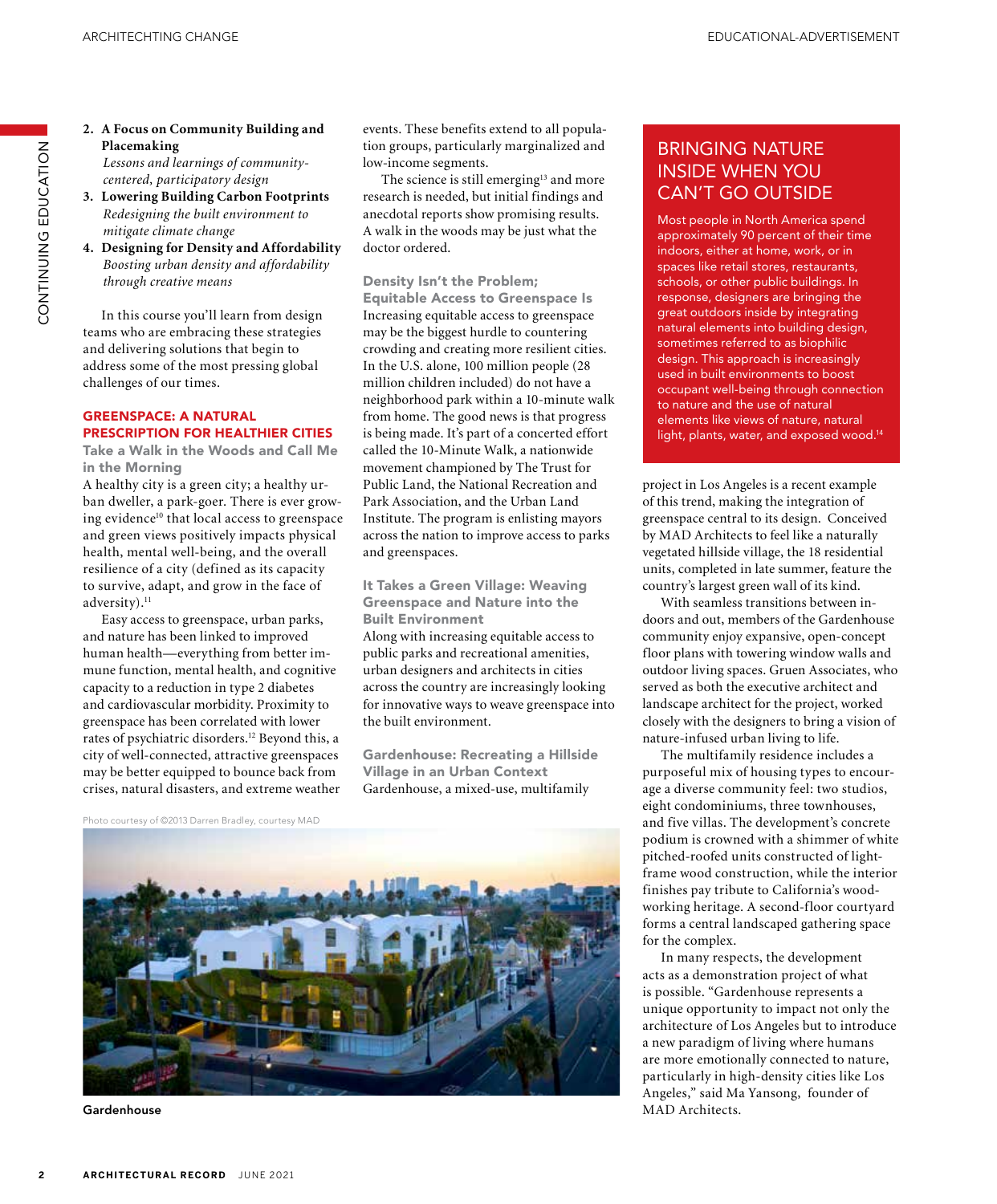Drs. Julian and Raye Richardson Apartments: Bringing the Healing Power of Nature to Transitional Housing

Biophilic design and greenspace are also connecting marginalized communities with the healing power of nature. One notable example is the Richardson Apartments complex in San Francisco. The 120 residential studio units, combined with common areas and program space, provide accommodation to formerly homeless individuals.

The architect used wood as the primary structural material because of its relative cost savings compared to concrete and steel. Wood was also left exposed throughout the interiors to add warmth, variety, and texture to the common spaces.

The social housing is complemented by a courtyard and topped with a vegetable roof garden. Giant chain ferns, Japanese painted ferns, western sword ferns, and wood sorrel form an urban oasis. These plants were selected for their low maintenance and adaptability to the extreme solar conditions of full sun and deep shade. Five stories above the courtyard, a roof deck offers a space for residents with seating areas, succulent gardens, raised beds for vegetable gardening, and a green roof.

#### Garden City 2.0: Building Long-Term Resilience and Health

In times of hardship and crisis, city dwellers throughout history have turned to nature for hope and healing. Today, equipped with a growing body of research and compelling data, city builders are beginning to confirm what folk wisdom has taught us—that nature and greenspace woven into the fabric of our urban environments is good for our health.

## KEEPING YOUR COOL WITH VEGETATION AND ORGANIC MATERIALS LIKE TIMBER

In the face of rising temperatures and a warming planet, weaving greenery into urban infrastructure not only offers biophilic benefits, it also can help offset the heat island effect urbanized areas that experience higher temperatures due to closely packed and paved surfaces afflicting so many of today's cities.<sup>16</sup>

As Will Allen, senior vice president of strategic giving and conservation services at The Conservation Fund in Chapel Hill, NC, writes, "...if a post-COVID world can move towards more people-centered social infrastructure investment, with ambitious goals for nature in cities and biophilic design, then our financial investments in nature will be rewarded with less crowded and more resilient cities, which will hopefully also lead to a more equitable and healthy country." This investment may very well begin with a walk in the park, just ten minutes from home.

The concept of a garden city is one practical response to building stronger, more resilient cities.

The Architecture of Community: Participatory Design and Placemaking Build Connection

Along with well-designed, equitably-planned greenspace, participatory design has the potential to strengthen the health and resilience of communities. A growing number of architects and planners are turning to community engagement—an approach that puts occupants at the heart of the design process. In doing so, they're creating architecture that connects people and strengthens community, something that is perhaps more important than ever.

Participatory design offers a number of benefits, as pointed out by Participate in Design (P!D). It mitigates the risk of failure and helps a community buy into and own a design solution. It can help reduce resistance to change and encourage realistic expectations of a design, while fostering stronger bonds and greater community involvement. And finally, it can boost the overall confidence and resilience of a community.

#### Co-creating Where You Live | La Borda Cooperative Housing, Barcelona, Spain

La Borda is a building designed by the community, for the community. A cooperative housing project in Barcelona, La Borda featured a lengthy community engagement process as part of the project's development. Each resident served as a working group member, contributing to elements of the building's design, function, and management. Active participation from building residents was crucial to La Borda's codesign process, aimed at maximizing human connection.

The process aligns with La Borda's values: "active participation, collective ownership, affordability, and sustainability." Just as

Photo courtesy of Lluc Miralles, courtesy Lacol Arquitectura Cooperativa



La Borda Cooperative

## WHAT IS PARTICIPATORY DESIGN?

Participatory design is the idea of directly engaging users in a design process. An article on regenerating public spaces defines it as: "the model of direct involvement of different social groups in the design from functional tools to environments, social institutions, and businesses."20

each member of La Borda's collective serves a purpose and a role, so, too, do the architectural elements.

The Spanish cross-laminated timber infuses the building with a natural and organic ambience. Cristina Gamboa, a cooperative member, explains that they "tried to have a more global understanding of the implications of this material decision," with mass timber offering a climate-friendly alternative to more energy-intensive materials. And, at its heart, a central courtyard unifies the building, creating a flexible meeting area that invites residents to gather, connect, and socialize.

#### Finding Common Ground | Lubber Run Community Center, Arlington, Virginia

The Lubber Run Community Center is an expanse of lush green space that draws you toward the net-zero center at its core. The building emerges organically out of the park and features a living roof adorned with trees and park benches. Initially, local residents were set on plans for a three-to-four-story building, tucked into the background of the surrounding park. To find common ground,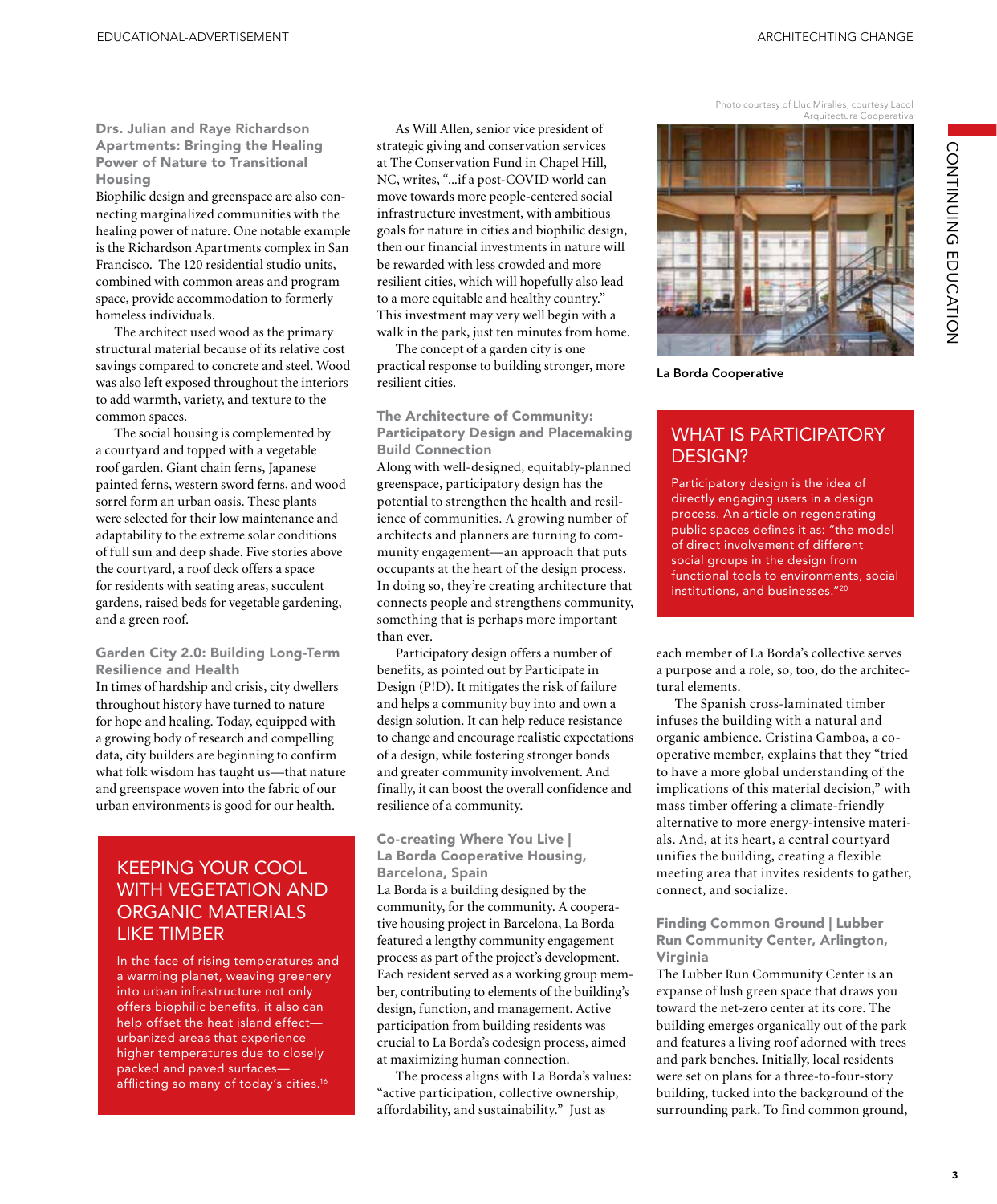Photo courtesy of Tom Holsworth, courtesy VMDO Architects



Lubber Run Community Center

the design team undertook a lengthy participatory design process that lasted an entire year. Jay Fisette, former Arlington County Board chairperson, says that "there was lots of community involvement and excitement surrounding the new design and plan."

Designing a replacement to the original 1950s-era community center presented a challenge for VMDO Architects. Community members felt strongly that park space be maximized and building space minimized. Yet, through community engagement, the VMDO team was able to demonstrate how architecture can integrate and blend building and landscape, "ultimately creating public space that is greater and greener for residents."

Nina Comiskey, architect at VMDO, says, "This was about understanding what the community wants, rather than specific design guidelines. We were able to guide [the people of Arlington] to a better way of getting what they wanted."

Lubber Run's design focused on promoting equitable access to the center and the park and engaging cross-generational communities and hard-to-reach groups. A series of workshops, meetings, online feedback

sessions, and on-site engagement activities contributed to the project vision.

A Modern Barn Raising | Barn Pavilion, Sacramento, California Placemaking can revitalize underused urban areas, inviting social connections between diverse citizens and demographics. Located in Sacramento's once-struggling Bridge District, the Barn Pavilion is a modern take on a community barn raising. The sinuous, wood-shingle-clad timber structure, now known simply as the Barn, gives new life to Sacramento's once-deteriorating Bridge District.

The Barn features a curvilinear design that emerges out of the pavement, welcoming passersby into its shaded nooks. The public plaza below the Barn hosts gatherings, while inside you can shop, wine and dine, or wander, making your way out to the extensive open-air breezeway. The Barn's multifunctionality and warm organic atmosphere turns this public space into a community place that is both beautiful and functional. Its fluid, sculptural form makes for ambidextrous architecture, adaptive to a multitude of uses.

Design choices can have big impacts on community health and well-being—a welldesigned building or public space can foster a sense of belonging by creating third places between work and home that invite social connection and interaction. In particular, participatory design invites community engagement and responsibility. By centering the community at the heart of the design process, participatory design can foster community ownership and pride.

#### DESIGNING FOR DENSITY: A BUILT ENVIRONMENT TO ACCOMMODATE GROWING POPULATIONS

The Rising Need for Affordable Housing and Mixed-Use Development For community building and placemaking to thrive, cities need safe, accessible, and affordable housing, inclusive of a broad socioeconomic spectrum of people. This is becoming even more imperative as urban population growth surges.

By 2050, two-thirds of the world's population will live in urban areas. Outside traditional city centers, urban-adjacent suburbs and mid-sized cities and towns also are seeing rapid growth, fueled in part by a shift to remote working in response to the COVID-19 pandemic. As a result, the demand for affordable housing is outpacing supply, with new multifamily units renting at prices that are cost-prohibitive for middleand low-income renters.

Without cost-effective housing options—and a diverse mix of units from rentals and cooperatives to social and market housing—urban centers risk becoming destinations for "global elites." In some cases, high-priced investment properties sit empty while a rapidly rising population can't find housing. Nearly two-thirds of renters nationwide say they can't afford to buy a home, and saving for a down payment is out of reach when home prices are rising at twice the rate of wage growth. These challenges, compounded by a global pandemic, have only intensified America's housing problems.

At the same time, infrastructure, amenities, and mixed-use commercial space is needed to support population growth. But

Photo courtesy of Chad Davies



The Barn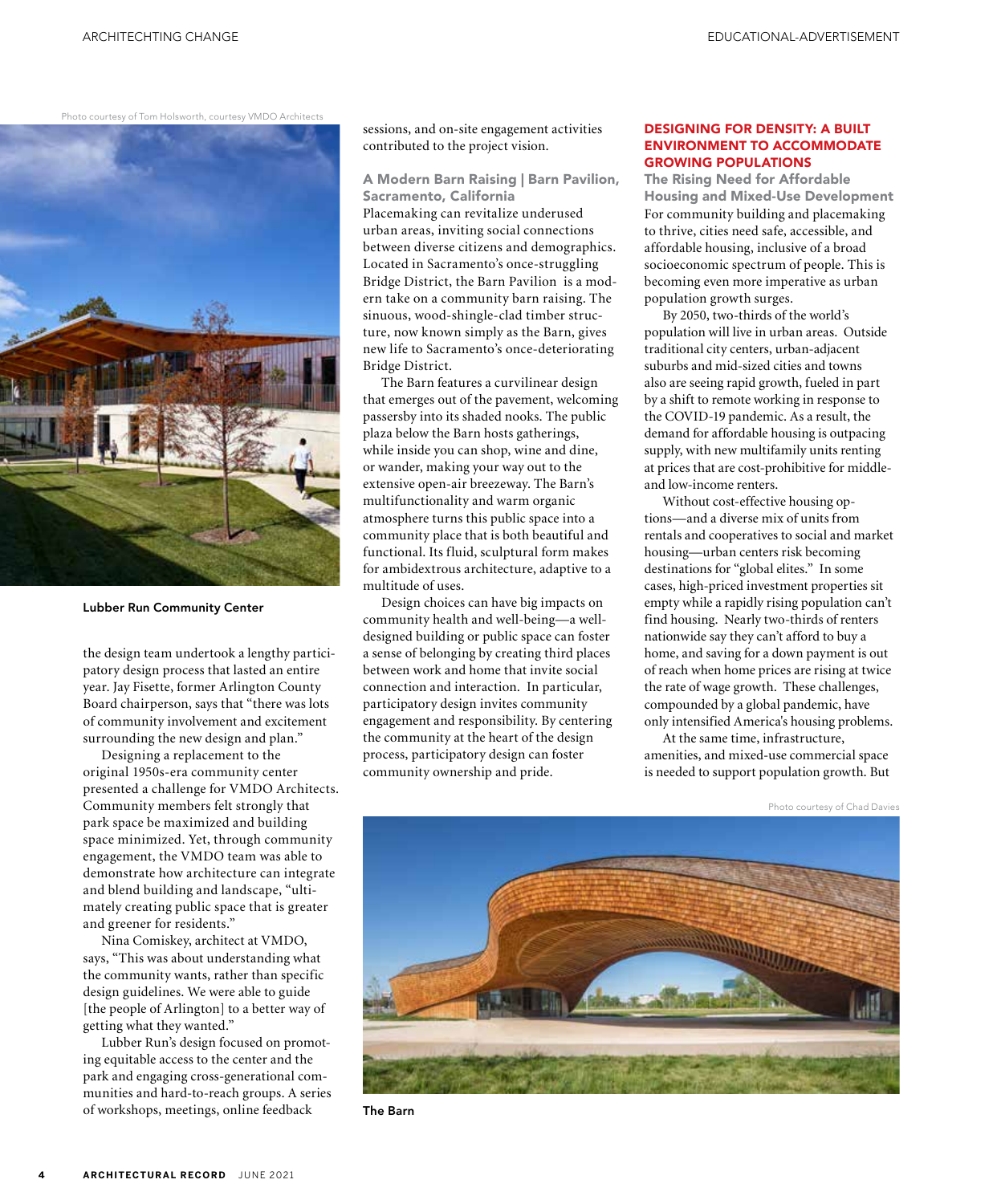## THIS MUST BE THE PLACE: USING PLACEMAKING TO BUILD COMMUNITY

The principles of placemaking provide tools to transform our public spaces into places.25 What are some placemaking basics? 1) The community is the expert. People who frequent public spaces know intimately and intuitively how the area functions—what could be improved and who uses the space and for what purpose. 2) Design of the space should facilitate programming, active use, multipurpose functionality, and economic opportunity—design is important but shouldn't supersede functionality. 3) If you want to know what makes a community place, take some time to observe. For creative city dwellers, a curb can be an excellent meeting place, greeting space—or even, a clam-cooking hotspot.<sup>26</sup>

land available for such development is costly and scarce, highlighting the need to optimize the use of existing space in urban centers. And now, these same cities must consider how to adapt mixed-use development for a postpandemic world.

Given all these challenges, how can developers, architects, and contractors boost affordability and reduce multifamily housing costs? How can they make better use of available land and optimize the use of existing mixed-use commercial spaces?

What Impact Can Design Teams Have On Density and Affordability? To answer these questions, designer and urbanist Hannah Hoyt, Gramlich Fellow at Harvard University's Joint Center for Housing Studies, interviewed 30 professionals working in the development sector.

 The findings? To help make housing more affordable, the report recommends design teams consider multiple strategies that can curb development costs in three categories: land costs, soft costs, and hard costs, with a focus on what savings are within their day-to-day control and can be passed on to occupants.

Land costs refer to the cost of acquiring land—and amounts to approximately 10-20 percent of total development costs for a typical multifamily project. Examples of strategies to maximize land value include selecting a site that offers economies of scale, considering design solutions for oddly shaped lots or scattered sites, and renovating, converting, or co-locating housing with existing buildings.

A standard approach to site evaluations that considers everything from soil and site clearance to grade and zoning can, according to the report, go a long way to identifying scalability and avoiding unexpected site preparation costs.

Hard costs are the costs of construction, which can be divided into four subcategories: substructure and site prep, shell and structure, interiors, and services. Hard costs amount to 50-70 percent of total costs. Examples of strategies that can have a positive impact on hard costs include designing units for maximum flexibility and efficiency, investigating new techniques and materials, and investing in energy and water performance to realize long-term savings for a project.

Finally, soft costs include all other costs financing, design, engineering, permitting, and any impact fees. In this category, engaging general contractors early and as partners can help realize savings, and sharing more information with subcontractors can result in more accurate cost estimating.

#### CASE STUDIES: MAKING HOUSING AND MIXED-USE DENSITY MORE AFFORDABLE

There are a growing number of multifamily and mixed-use projects across the country using such strategies to tackle the challenges of density and affordability.

Affordable Housing in Portland, Maine On the opposite coast, architect CWS Architects and general contractor Zachau Construction are adopting similar tactics in their affordable housing project, Wessex Woods. It's a four-story, 40-unit, affordable senior housing development for Avesta Housing in the Nason's Corner neighborhood of Portland, Maine.

By using mass timber, the team cut the hard costs related to long-drawn-out construction schedules. "Traditionally it's always been CMU (concrete masonry unit) for elevators and stairs," said Ben Walter, president at CWS Architects. "But we were able to demonstrate that a new material,

and a different set of details to install it, fit nicely here."

They compressed the shaft's expected three-week construction time to one day, reducing their budget by \$75,000, while realizing additional cost savings related to lower labor, heating, and tenting requirements.

Drew Wing, chief operating officer at Zachau Construction, witnessed the project's time-saving benefits of CLT and wood panel construction firsthand. "In addition to erecting stair towers and elevator shafts in a day, it also allowed the framing of the building to happen concurrently, something we could not have done with masonry," said Wing. "We were also able to lift and crane the panelized components into place easily, saving an enormous amount of time on the project schedule overall."

"The design team, construction manager, and owner all worked together. That's what allowed CLT to happen in this fashion," Wing added.

Mixed-Use Infill Project in Atlanta Infill housing and mixed-use development is a powerful way to bring more housing and amenities to community areas while enriching and blending with existing neighborhood culture and appearance.

The architects of the Emory Point project, a vibrant, mixed-use apartment complex in Atlanta, employed a number of strategies to create an affordable solution that also boosted density.

The property's central location maximizes what they can do with the site. Its access to public transit ensures that residents can live comfortably without a car, reducing local traffic and carbon emissions, as well as the need for parking.

By building with wood—which allows for prefabrication off-site and quick construction—the developers met an aggressive schedule resulting in significant cost reductions for labor and construction.

"Cost for the structural frame portion of the building only was about \$14 per square foot," according to Brad Ellinwood, engineer on the project. "In comparison, a 7-inch post-tensioned concrete slab and frame would have cost \$22 per square foot. So, the woodframing option yielded about 35 percent savings in the structure."

Building on Top: Innovative Use of Urban Space in Washington, D.C. Another creative solution to space constraints and making the best use of urban sites is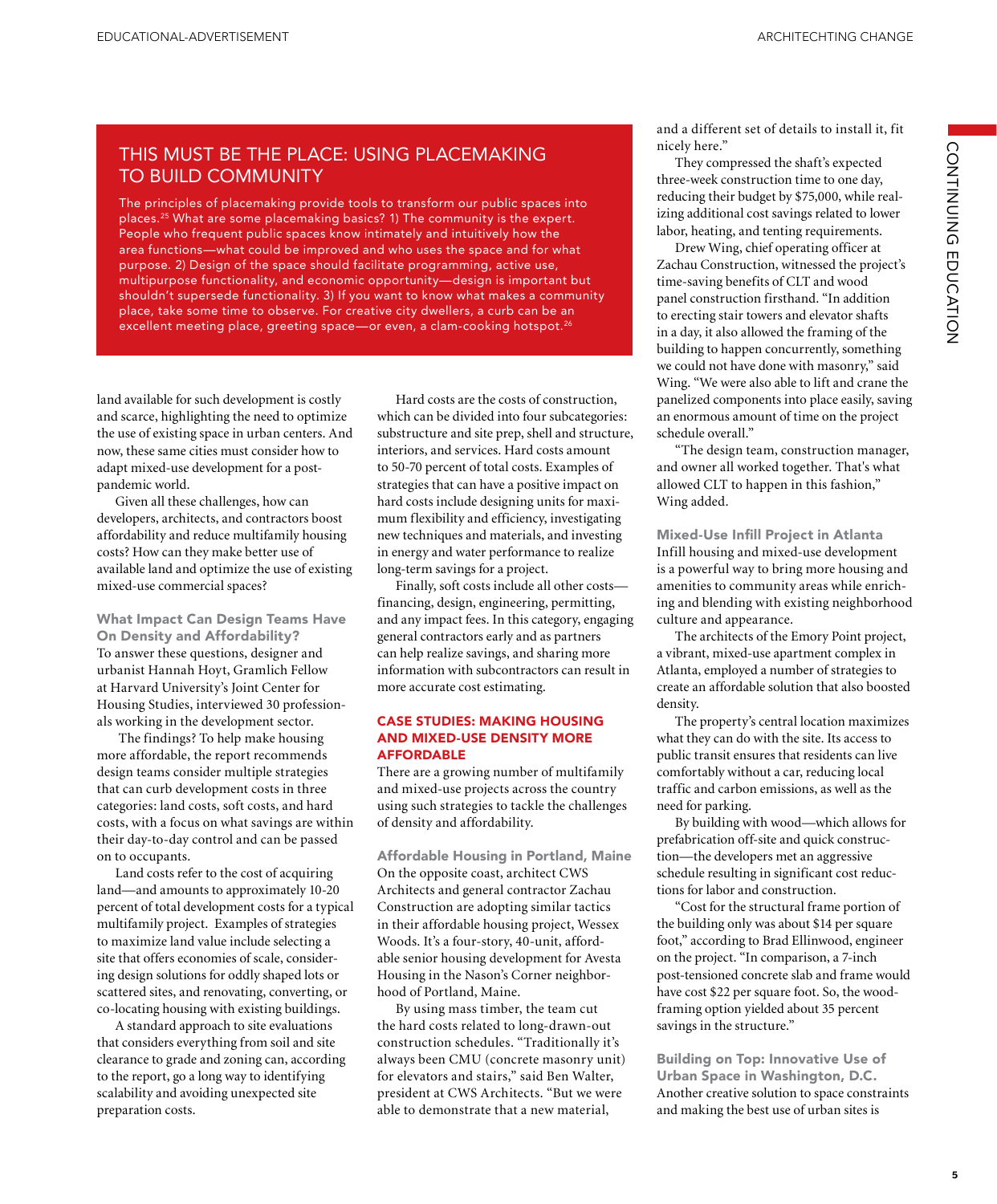Photo courtesy of Think Wood

to build on top of already existing buildings—adding stories to established structures, allowing for higher density while retaining the economic value and historical significance of the original building footprint. Mass timber's light weight opens new opportunities for overbuild construction. The 80 M Street addition in Washington, D.C., is creating additional office spaces, meeting areas, a beautiful rooftop terrace, and gathering places on top of an existing seven-story office building.

#### FROM CARBON SOURCE TO CARBON SINK: REDESIGNING THE BUILT ENVIRONMENT FOR CLIMATE CHANGE

Amidst the urgent need for affordable housing and urban infrastructure, the culminating impacts of a changing climate demand dramatic shifts in how we design and construct our buildings. One important part of the solution—convert the built environment from a significant carbon source to a carbon sink.

The Urgent Need to Lower

Building Carbon Footprints Climate change demands dramatic shifts in how we design and construct our buildings. At the same time, the urgent need for housing and supportive infrastructure continues to surge at record rates. Buildings and their construction account for 39 percent of global carbon dioxide emissions, of which 28 percent come from operational carbon—the energy used to power, heat, and cool a building. Buildings' operational carbon can be reduced through energy efficiency measures, and policymakers, architects, developers, and engineers have made significant advances in this arena. The remaining 11 percent of carbon emissions are generated from building materials and construction. This "embodied carbon" can account for half of the total carbon footprint over the lifetime of the building.

To reduce the greenhouse gas emissions associated with construction, specifiers and stakeholders need to act now to create embodied carbon strategies that reduce environmental impacts from buildings we'll use well into the future. The costs of delaying any longer are too high. Greenhouse gas emissions have increased by 90 percent since 1970. A 1.5 percent increase in global warming will have catastrophic results for ecosystems and people around the world, including the United States.

Embodied carbon is a priority for many environmental, architecture, and urban planning organizations including C40 Cities, Architecture 2030, Urban Land Institute, and the World Green Building Council. Many



#### Embedded carbon image

experts believe addressing embodied carbon for buildings and building materials is critical to achieve the goals of the Intergovernmental Panel on Climate Change (IPCC) and the 2016 Paris Climate Agreement.

#### Embodied Carbon in a Building's Life Cycle

Embodied carbon is determined by conducting a life cycle assessment (LCA) of a product, assembly, or the building over declared life cycle stages. An LCA study returns results for a number of environmental metrics, including the potential to impact climate, or "global warming potential (GWP)." Embodied carbon is the GWP result. Embodied carbon is measured for each stage of the product's life cycle, allowing comparisons across any combination of stages.

As buildings become more energy efficient, the upfront embodied carbon from materials begins to account for a higher proportion of a building's carbon footprint. Very soon, embodied carbon is likely to become the dominant source of building emissions.

Embodied carbon varies dramatically between concrete, steel, and wood, making product decisions key in achieving lower carbon buildings. Manufacturing wood products requires less total energy, and in particular less fossil fuel energy, than manufacturing most alternative materials including metals, concrete, or bricks.

Embedded Carbon in Wood Products Embedded carbon is the storage of carbon for

## EMBODIED CARBON **EMISSIONS**

Embodied carbon emissions in construction, commonly referred to as "embodied carbon," refers to the GHG emissions associated with the manufacturing, maintenance, and decommissioning of a structure.

## **GREENHOUSE** GASES (GHG)

Greenhouse gases (GHG) are gases that trap heat in the Earth's atmosphere. Commonly these are carbon dioxide, methane, nitrous oxide, and fluorinated gases (such as CFCs, HCFCs, HFCs, etc., which are found in refrigerants).

## LIFE CYCLE ASSESSMENT (LCA)

LCA is the compilation and evaluation of the inputs, outputs, and the potential environmental impacts of a product system throughout its life cycle.

#### OPERATING EMISSIONS

Operating emissions in buildings refer to the GHG emissions that are generated from the burning of fossil fuels used to heat, cool, and power a building during its service life.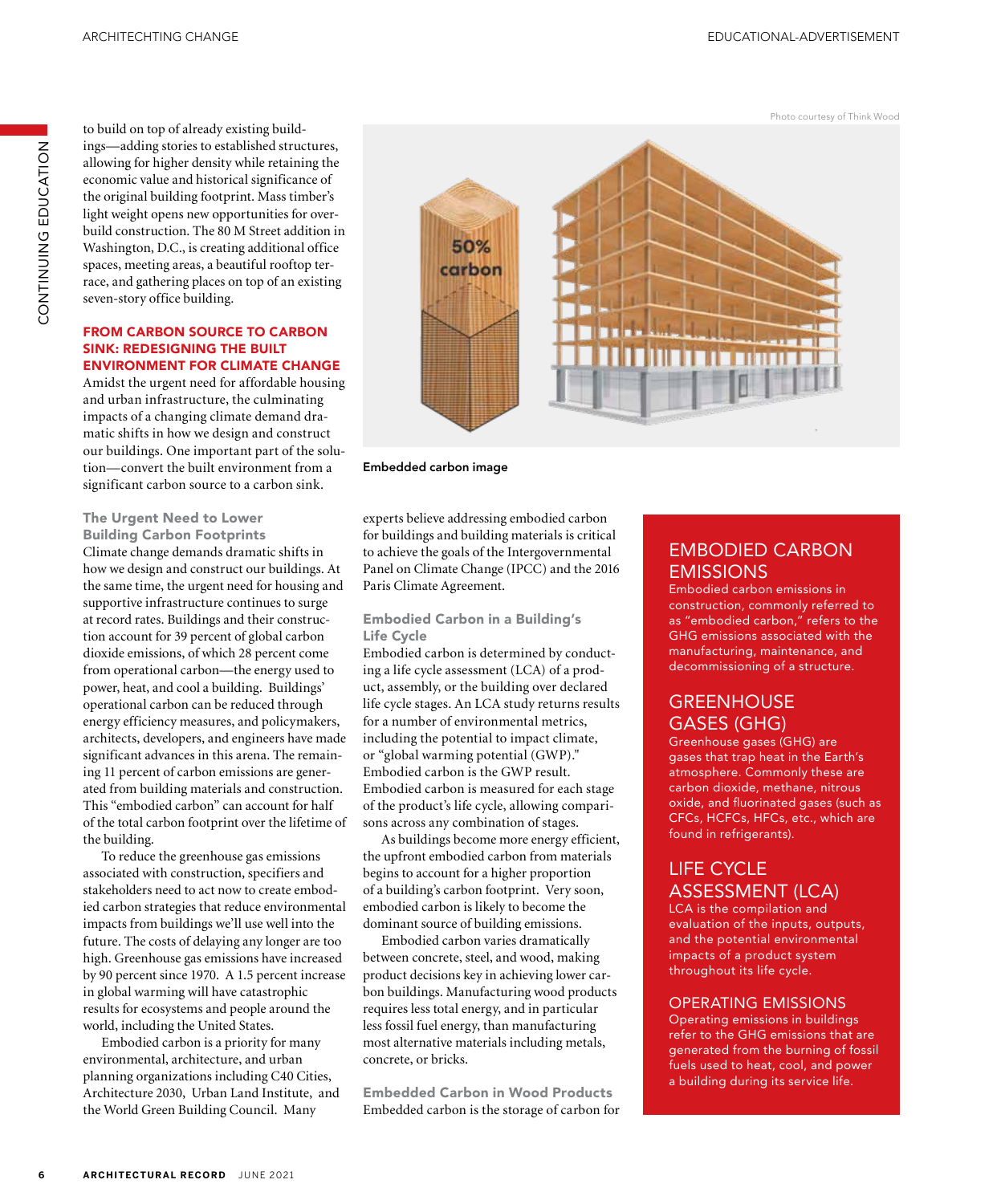long periods of time. Wood products are approximately 50 percent carbon by dry weight. And wood's lightweight advantage when it comes to density and city building is making it an attractive, climate-smart choice as pointed out in a research paper: "Lightweighting with Timber: An Opportunity for More Sustainable Urban Densification." The use of wood products in buildings provides an additional environmental benefit by storing carbon removed from the atmosphere. This ability to sequester, or "embed," carbon makes wood an ideal product for buildings, which are designed for long service lives. Essentially, a wood building is a large carbon sink. This storage of carbon is a unique environmental attribute that does not exist in other structural products.

Timber as a tactic for curbing climate change is backed by a growing body of research and advancements in calculating the carbon footprint of building materials. In a recent paper published in the journal *Nature Sustainability*, experts at the Potsdam Institute for Climate Impact Research in Germany delved into four possible scenarios of timber use in buildings over the next 30 years. In the first case, "business as usual," 0.5 percent of buildings are made with wood while the vast majority remain constructed of concrete and steel. There's a 10 percent timber building scenario, a 50 percent timber building scenario, and a fourth scenario in which the vast majority—90 percent of new construction—is made with wood. Their findings suggest that the lowest scenario could result in 10 million tons of carbon stored per year, and in the highest, nearly 700 million tons. "Buildings, which are designed to stay

for decades," researchers write in the paper, "are an overlooked opportunity for a longterm storage of carbon, because most widely used construction materials such as steel and concrete hardly store any carbon."

While the research is limited to European wood construction, the authors of the study see global potential. "This is the first time that the carbon storage potential of wooden building construction has been evaluated on the European level, in different scenarios," said Ali Amiri, one of the researchers of the study. "We hope that our model could be used as a road map to increase wooden construction."

Case Studies: Carbon and Climate Design professionals across the country and around the world are increasingly constructing buildings using light-frame and mass timber structures in a commitment to combat climate change. Not only does wood continue to store carbon, its insulative thermal properties lend well to energy efficient solutions like Passive House.

#### Mass Appeal: CLT Passive House Demonstration Project

A Boston-based CLT Passive House Demonstration Project is a mass timber, mid-rise, multifamily, certified Passive House building that shows how crosslaminated timber systems can meet complex design and sustainability goals. It's the brainchild of MIT start-up Generate and design-build firm Placetailor.

"Mass timber buildings, like Model-C, have the ability to tackle climate change [and] are also mid-rise to accommodate urban density," says Generate CEO, John Klein.



Rending courtesy of Generate, Placetailor

## FOREST FORECASTING: MORE TIMBER DEMANDS SUSTAINABLE FOREST PRACTICES

Researchers and practitioners emphasize that building more, and taller, with wood, hinges on wellmanaged and sustainable forest practices. "Protecting forests from unsustainable logging and a wide range of other threats is key if timber use [is] to be substantially increased," says co-author Christopher Reyer from PIK. Sustainable forest practices are well established in North America. Forest management in the U.S. and Canada operates under federal, state, provincial, and local regulations to protect water quality, wildlife habitat, soil, and other natural resources. Deforestation in North America is among the lowest globally, and forest growth has outpaced harvesting for many decades.

The five-story, mixed-use demonstration project is Boston's first full cross-laminated timber (CLT) building, housing 14 residential units and a ground floor coworking space. The project was designed to operate at netzero carbon, which is achieved by calculating both the building's embodied energy and its operational energy, and offsetting any annual excess energy use through carbon offset purchases. The building is Passive Housecertified and meets the Boston Department of Neighborhood Development's Zero Emission Standards.

High-Density, Mid-Rise, Light-Frame Construction: Yobi Microhousing Today's wood-frame buildings can offer more affordable housing options. Four-to-six-story wood-frame structures are a sweet spot for urban infill and neighborhood densification—helping to pencil out housing in bigger cities with rising costs. An excellent example is Seattle-based Yobi Microhousing.

A central strategy in the Yobi project is the creation of shared common space that contributes to an efficient building footprint. Conventional wood-frame construction with dimensional lumber shear walls combined with high insulation levels and Model-C sealed openings to create a high performance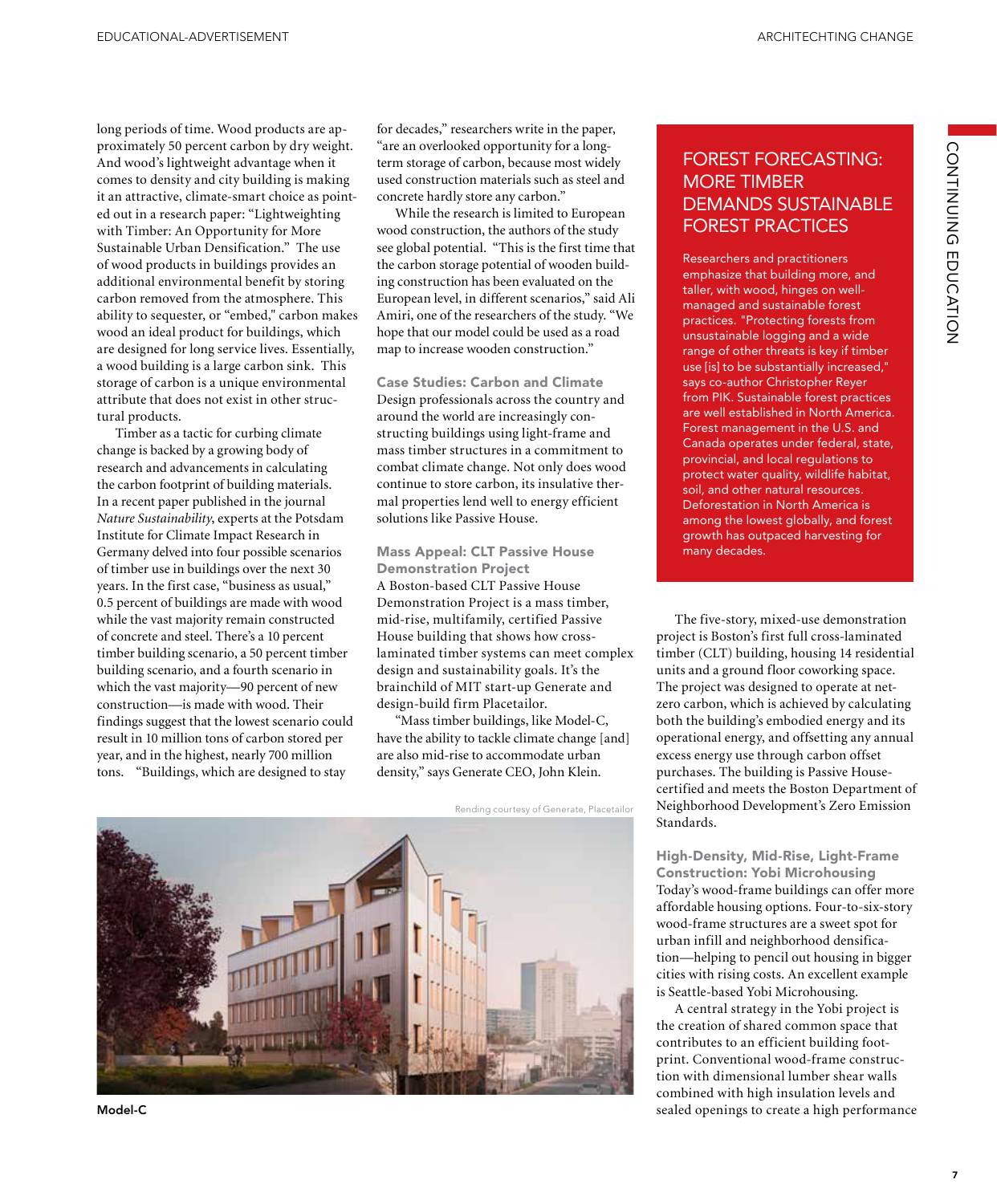Photo courtesy of © 2015 William P. Wright



Yobi Microhousing

exterior envelope for the project with energy use that is 40 percent lower than current energy code requirements.

The 13,689-square-foot, four-story structure accommodates 40 sleeping units built over a partially-below-grade basement. A ground floor provides common areas including a lounge, community kitchen, laundry area, and media room.

"Wood makes it much easier to build an efficient envelope," says David Neiman, a principal architect for the project. Based on energy use per person, Yobi is 70 percent more energy efficient than conventional housing, according to Neiman.

Climate-Friendly Educational Design Offering lessons in sustainability, more and more of today's education design—from elementary to post-secondary—showcases climate-smart, low-carbon strategies.

At Billerica Memorial High School, timber contributes to the building's carbon-conscious design. Embodied carbon in the Forest Stewardship Councilcertified spruce timber structure offsets the equivalent of a typical school bus traveling over 460,000 miles.

The 30,000-square-foot Billerica, Massachusetts-based facility, designed by Perkins&Will, elegantly combines wood, steel, and glass, to give a modernist nod to its neighboring neoclassical civic buildings, while delivering a high-tech, future-ready educational environment.

T3: Low-Carbon Commercial Construction

Standing seven stories tall, T3 (Timber, Transit, Technology) was the first commercial property in the U.S. to use timber for its structure and interior finishing. It demonstrates how large timber projects can lower the carbon footprint of the built environment while providing a warm and innovative commercial space. The 220,000-square-foot building was constructed with 8-by-20-foot panels of wood that were stacked across beams of glued, laminated timber. The panels themselves were constructed using dimensional lumber.

Approximately 2.2 million board feet were used in the structure, which will sequester about 700 tons of carbon for the life of the building. It was also built in significantly less time than conventional steel-framed or concrete buildings, completed in just two and a half months at an average of nine days per floor.

Given timber's light weight, lower production time, and lower costs, T3 developer Hines has replicated this building prototype in Atlanta, with plans to expand to other markets including Chicago, Denver, Toronto, and Melbourne.

### ARCHITECTING CHANGE: REASONS FOR OPTIMISM

As design professionals look to the decade ahead, there are many challenges on the horizon, from addressing pressing environmental and social issues to accommodating rapid population growth and shifting market demands. There is a growing understanding that the built environment is inextricably linked to many of the complex issues of our day. While these problems are global in scale and, in some cases, beyond the influence of the AEC industry alone, there are actions design professionals are taking in their day-to-day practice that can begin to make an impact.

A rapidly evolving, post-pandemic world demands adaptive and versatile design professionals who are continually evolving their practice and looking to the latest research and methodologies to help inform their design solutions. Design teams are showing how we can boost health, affordability, and wellness in today's increasingly dense urban environments through creative, nimble, and flexible thinking.

There is also an urgent need to combat climate change and find advanced ways to store carbon in our buildings. Industry leaders are stepping up with substantial commitments—from conducting leading research on carbon and climate to

## NET-ZERO ENERGY

A net-zero building, also known as a zero-net energy (ZNE) building, net-zero energy building (NZEB), or zero-energy building, is "an energy efficient building where, on a source energy basis, the actual annual delivered energy is less than or equal to the on-site renewable exported energy."

## NET-ZERO CARBON BUILDING

A net-zero building means all lifecycle greenhouse gas emissions from all sources derive a sum of zero or less. This includes accounting for life-cycle impacts of operational energy use, water consumption, and construction (including materials extraction, manufacturing, transport to the site, installation and wastage, repair, replacement, refurbishment, and end-of-life processing). It also includes benefits (avoided impacts) from reuse of materials and permanently sequestered carbon.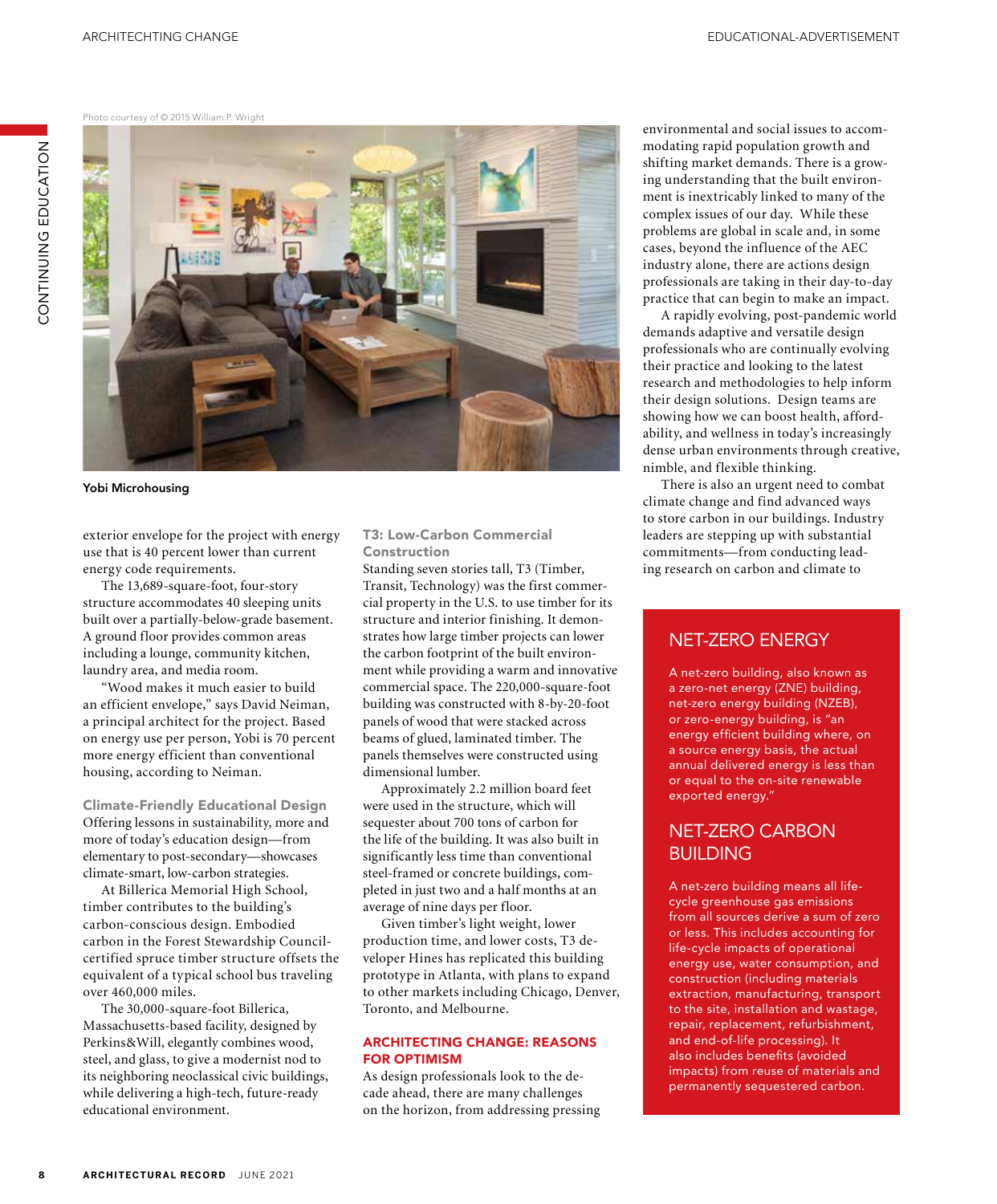#### Photo courtesy of Chuck Choi, Perkins&Will



Billerica Memorial High School

erecting important demonstration projects. Structural timber is proving to be one significant way to sequester embodied carbon and reduce the environmental footprint of new construction. Ingenuity and smart design can also mitigate the impacts of global warming. Interweaving greenspace into the urban environment, as well as within buildings and on top of them, can have a cooling effect on our cities.

Industry leaders are committing to building for a resilient, healthy, and low-carbon future—an 'architecture of optimism.' Jordan Goldstein, a design principal at Gensler writes, "Whether it's new buildings that are about to be designed or existing architecture that now needs to be reimagined, in many ways this is a time

for an architecture of optimism. Optimistic architecture isn't architecture for the sake of architecture and doesn't seek to glorify form. Rather, it's an architecture that seeks to express its purpose in every aspect of the design—one that promotes wellness and celebrates life. The time to define this architecture of optimism is now. The future of our cities depends on it."



Think Wood provides commercial, multifamily, and single-family home design and build resources to architects, developers, and contractors, including education, research, design tools, and innovative project profiles. For additional information, please visit www.thinkwood.com.

7 Zero-carbon buildings are possible following these four steps, https://www.weforum.org/agenda/2020/01/zero-carbon-buildings-climate/

9 Proposed 80-story wooden skyscraper may be a preview of tall timber future, https://archive.curbed.com/2017/10/9/16449494/tall-timber-buildingskyscraper

11 ResilientCity.org, https://www.resilientcity.org/index.cfm?id=11449

13 Shinrin-Yoku (Forest Bathing) and Nature Therapy: A State-of-the-Art Review, https://www.ncbi.nlm.nih.gov/pmc/articles/PMC5580555/

19 Why Participatory Design? http://participateindesign.org/approach/why

21 Sustainable building, sustainable living: La Borda, Barcelona by Lacol, Architects' Journal, George Kafka, June 2020, https://www.architectsjournal.co.uk/buildings/sustainable-building-sustainable-living-la-borda-barcel

<sup>1</sup> Climate change: Last decade confirmed as warmest on record,according to the data of three global agencie https://www.bbc.com/news/scienceenvironment-51111176

<sup>2</sup> New report: the building and construction sector can reach net zero carbon emissions by 2050, World Green Building Council, https://www.worldgbc.org/ news-media/WorldGBC-embodied-carbon-report-published

<sup>3</sup> http://www.freddiemac.com/research/insight/20181205\_major\_challenge\_to\_u.s.\_housing\_supply.page?

<sup>4</sup> America's Exceptional Housing Crisis, September 2020, https://www.foreignaffairs.com/articles/united-states/2020-09-14/americas-exceptionalhousing-crisis

<sup>5</sup> World Economic Forum. The cost of housing is tearing our society apart, https://www.weforum.org/agenda/2019/01/why-housing-appreciation-is-killinghousing/; The Economist, Housing is at the root of many of the rich world' www.economist.com/special-report/2020/01/16/housingis- at-the-root-of-many-of-the-rich-worlds-problems; Curbed, The affordable housing crisis, explained, https://archive.curbed.com/2019/5/15/18617763/ affordable-housing-po

estate-apartment

<sup>6</sup> We spend 90% of our time inside—why don't we care that indoor air is so polluted?, https://www.fastcompany.com/90506856/we-spend-90-of-our-timeinside- why-dont-we-care-that-indoor-air-is-so-polluted

<sup>8</sup> MIT Architects Use Wood To Make First Net Zero Energy Building In Boston, https://buildingandinteriors.com/mit-architects-use-wood-to-make-first-netzero-energy-building-in-boston/

<sup>10</sup> Urban green spaces and heath, a review of evidence, https://www.euro.who.int/\_\_data/assets/pdf\_file/0005/321971/Urban-green-spaces-and-healthreview-evidence.pdf?ua=1

<sup>12</sup> Green Space is Good for Mental Health, https://earthobservatory.nasa.gov/images/145305/green-space-is-good-for-mental-health

<sup>14</sup> A review of psychological literature on the health and wellbeing benefits of biophilic design, https://www.mdpi.com/2075-5309/5/3/948

<sup>15</sup> Gardenhouse, https://gardenhousebh.com/

<sup>16</sup> Tips to Combat Heat Island Effect Around Your Building, https://www.buildings.com/podcasts/15338/tips-combat-heat-island-effect-around-your-building

<sup>17</sup> Drs. Julian and Raye Richardson Apartments, https://chp-sf.org/housingservices/housingproperties\_trashed/drs-julian-and-raye-richardsonapartments,

<sup>18</sup> Nature in Cities in a Post-Covid-19 World: Don't Blame Urban Density in a Pandemic https://www.thenatureofcities.com/2020/09/03/nature-in-cities-in-apost-covid-19-world-dont-blame-urban-density-in-a-pandemic/

<sup>20</sup> Participatory Design: A new Approach to Regenerate the Public Space, International Journal of Architecture and Urban Development, Autumn 2014, http://ijaud.srbiau.ac.ir/article\_8339\_47703dce2ed5f9ebcac51ce275b56d74.pdf